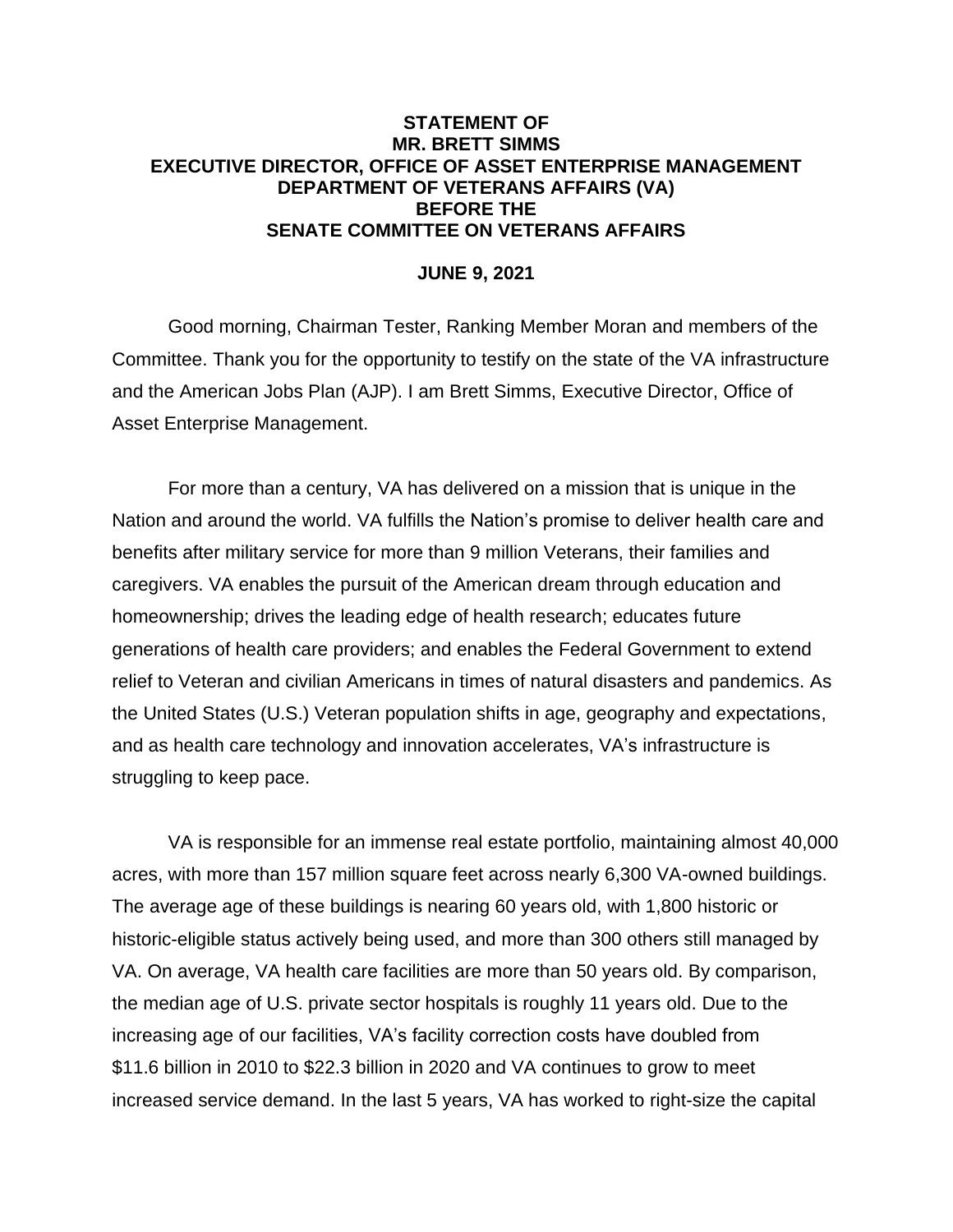asset portfolio, increasing the owned portfolio by nearly 1.7 million square feet to address space and capacity gaps identified through our Strategic Capital Investment Planning Process.

VA has also increased reliance on leasing, expanding from less than 750 leases prior to 2010 to nearly 2,000 in 2020 (a 166% increase), with leased square footage increasing from approximately 17.6 million square feet to 27.2 million square feet (a 54% increase). Leasing provides VA flexibility in occupying spaces that are closest to where Veterans are located to provide enhanced access to care for Veterans and allows VA to quickly adapt to changing technology. Where Veteran service needs or demographics change, the ability to expand, contract, refresh or end a lease is more easily accomplished compared to owned infrastructure.

As part of our continued efforts to address infrastructure needs, the President's fiscal year (FY) 2022 budget includes authorization requests for 21 major medical facility leases; 12 major medical facility construction projects; and 2 major cemetery expansions. Also included in the FY 2022 budget are five infrastructure related proposals to increase VA's flexibility to meet capital asset needs and realign facilities. Proposals include the authority to change Major Medical Lease authorization process and prospectus threshold to allow for Committee resolution and to allow for VA's annual rent threshold for major leases be consistent with the General Services Administration; allow VA to plan, design, construct and lease joint VA/Department of Defense (DoD) shared medical facilities, and allow for the sharing of funds between VA and DoD for those purposes; extend VA's Communities Helping Invest Through Property and Improvements Needed for Veterans Act of 2016 authority for 5 years beyond the current expiration of December 2021; expand VA's enhanced-use lease authority beyond supportive housing for other mission needs; and extend VA's enhanced-use lease program to continue indefinitely. We look forward to working with Congress on addressing these important needs.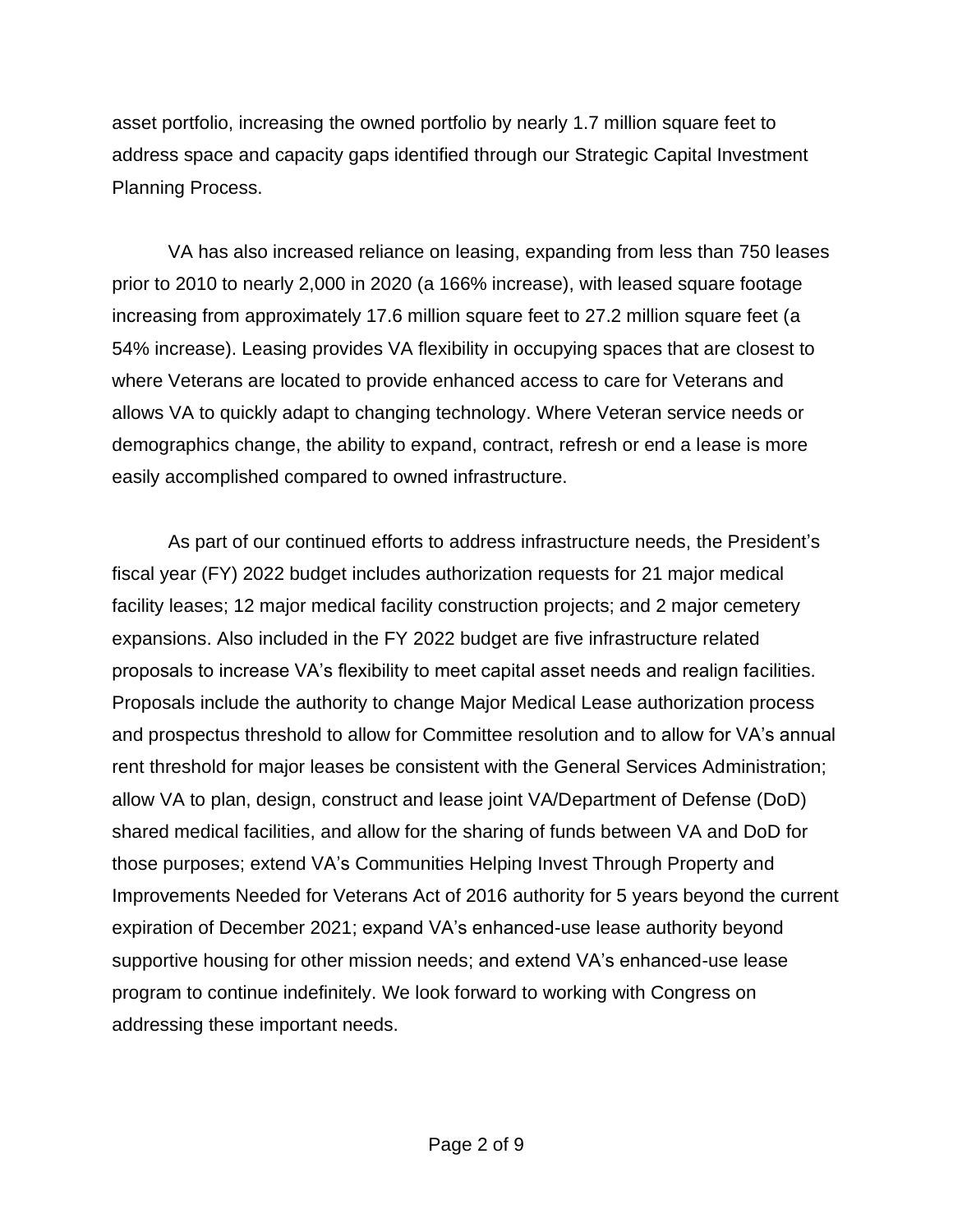#### **Case for Investment**

The President has called for \$18 billion in the AJP to modernize VA health care facilities. These proposed investments will pay long-term dividends by offsetting growing costs of older facilities while meeting the health care needs of Veterans now and in the future.

VA is unique among Federal agencies in that we have facilities in virtually every state, community and Congressional district. Investment in VA infrastructure means local jobs across the country; improved care environments for Veterans; and the beginning of transformation to a modern health care system. However, VA's aging infrastructure is a looming barrier to the excellence in care and service delivery Veterans have earned. Health care innovation is occurring at an exponential pace, and the comparative youth of private sector facilities is informed by these trends. The architects who designed and constructed facilities many decades ago could not have anticipated the requirements of today's medical technology, including the key enabling role that infrastructure – to include technological infrastructure – now plays in delivering safe and high-quality health care. As VA progresses on building the high-performing, integrated health care delivery network of the future, we recognize the critical role that facilities play in delivering health care to Veterans and how we must continue to focus our efforts on the best practices in capital portfolio management that enable better facility outcomes for those we serve.

# **The American Jobs Plan will help VA Health Care**

The American Jobs Plan that President Biden has called for requests \$3 billion to address immediate infrastructure needs within VA health care facilities, such as upgrades to support the growing number of women Veterans, improvements to utility and building systems for more energy efficient operations, and enhancements to facility access to accommodate aging Veterans. These investments will span programs, including major construction, minor construction and non-recurring maintenance. This funding will also accelerate ongoing major construction project work to provide access to high quality health care more quickly. Some of this effort will focus on core infrastructure, such as utility system improvements and facility access. This includes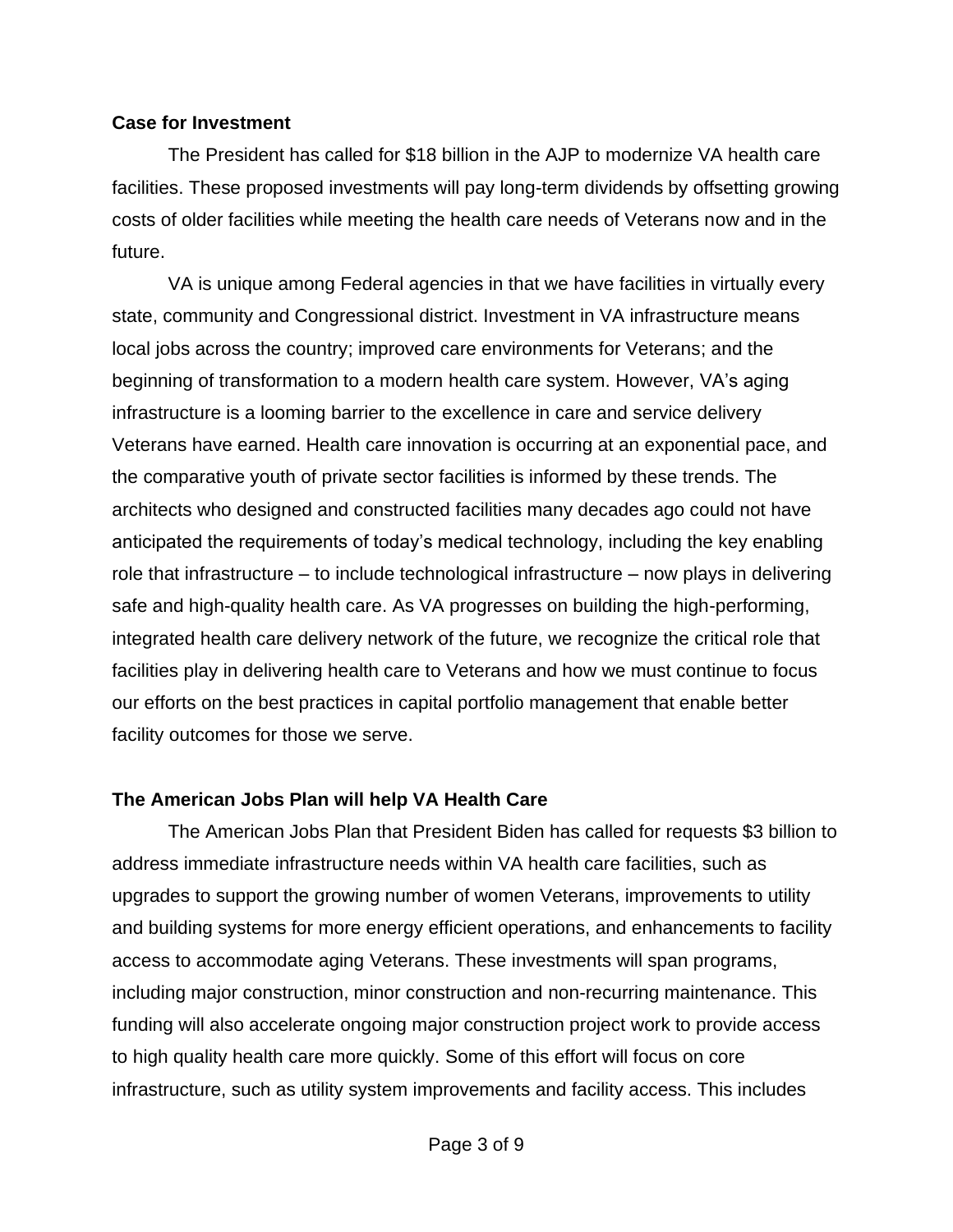key facility upgrades to respond to aging Veteran demographics as there are now 1.7 million Veterans who are 70 years or older, and this number is expected to grow to 2.8 million by 2030.

President Biden has also requested \$15 billion to fully modernize or replace outdated medical centers with state-of-the-art facilities to provide Veterans the care they deserve. This need reflects aging facilities, incorporates a person-centered approach, adopt modern trends in U.S. health care, and aligns with the Asset and Infrastructure Review (AIR) Commission, scheduled to complete recommendations in 2023

To determine the most appropriate investments for the recapitalization effort, VA will leverage a data driven process to identify potential sites. The data leveraged will include physical attributes, such as age and condition of the facilities, as well as capacity attributes related to the functional fit of our facilities to meet health care demands. Each of those elements will be associated with weights that will determine scores for each medical center. Once the top tier of priority sites is identified for consideration, factors such as facility size, complexity, ongoing investments, service composition and opportunities to leverage different models of care will be assessed, along with funding availability to make determinations on the appropriate investments.

VA is acutely cognizant that the AJP and AIR Commission are parallel activities. While they are not directly dependent on one another, VA views both as driving toward the same outcome to ensure facilities get the necessary investment to support care and service delivery into the future. The *VA Maintaining Internal Systems and Strengthening Integrated Outside Networks* (commonly referred to as MISSON) Act (PL 115-182) requires VA to continue construction, leasing, budgeting and long-range capital planning activities while the market assessment and AIR Commission activities are occurring. The AJP supports this requirement with additional resources and allows coordination with the AIR Commission work before investment of those resources.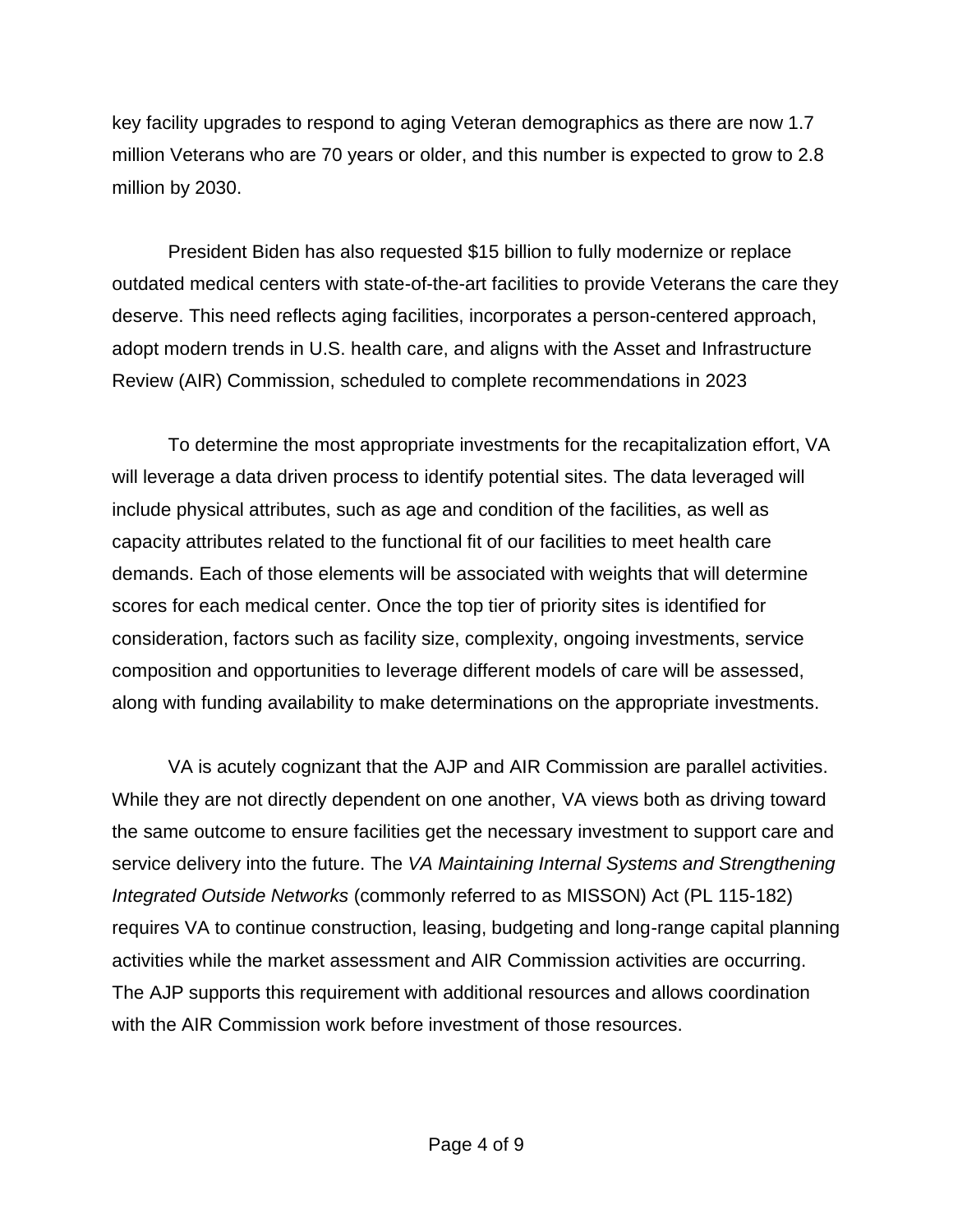Work on the market assessments has been ongoing for nearly 2 years, allowing VA to gain significant insights into trends in the VA health care delivery system. Enhancing Veteran access and outcomes will be the foremost consideration in all cases, including where VA has significant shifts in demand, service composition, or other factors. In some cases, moving from an older facility in poor condition to a more modern infrastructure may be the best investment.

VA recognizes that the amount of funding requested in AJP is significantly larger than our typical appropriations, even when factoring in Congressional "plus-ups" that have occurred. Because of this, the approach to execution must adapt, becoming a whole of Government and industry approach. VA will leverage our Federal partners to expand capacity and continue to engage with industry to adopt the most effective and innovative delivery methods and contract vehicles to rapidly scale and speed up the execution of VA construction projects. In addition, VA is also changing the way we execute our construction programs by streamlining facility designs and lowering risk to project delivery. By leveraging standardized facility designs and building more flexible space, VA will better manage cost and schedule for these projects. If authorized, the AJP Program will also be centrally managed, adding additional controls and accountability to streamline execution.

VA's large Federal footprint positions us to have a consequential role in furthering Federal climate and sustainability efforts through the investment funded through AJP. The AJP and VA's pursuit of a recapitalization initiative to modernize and improve its facility portfolio will include opportunities to build sustainable and energy efficient medical facilities in support of the Administration's goal of a carbon pollution free electrical grid by 2035.

VA has already reduced its energy and water intensity use despite significant increases of patient care activity by over 40% since 2008. VA's ongoing commitment to clean energy has resulted in investments in solar photovoltaic projects at our facilities across the country and the use of energy performance contracting activity supporting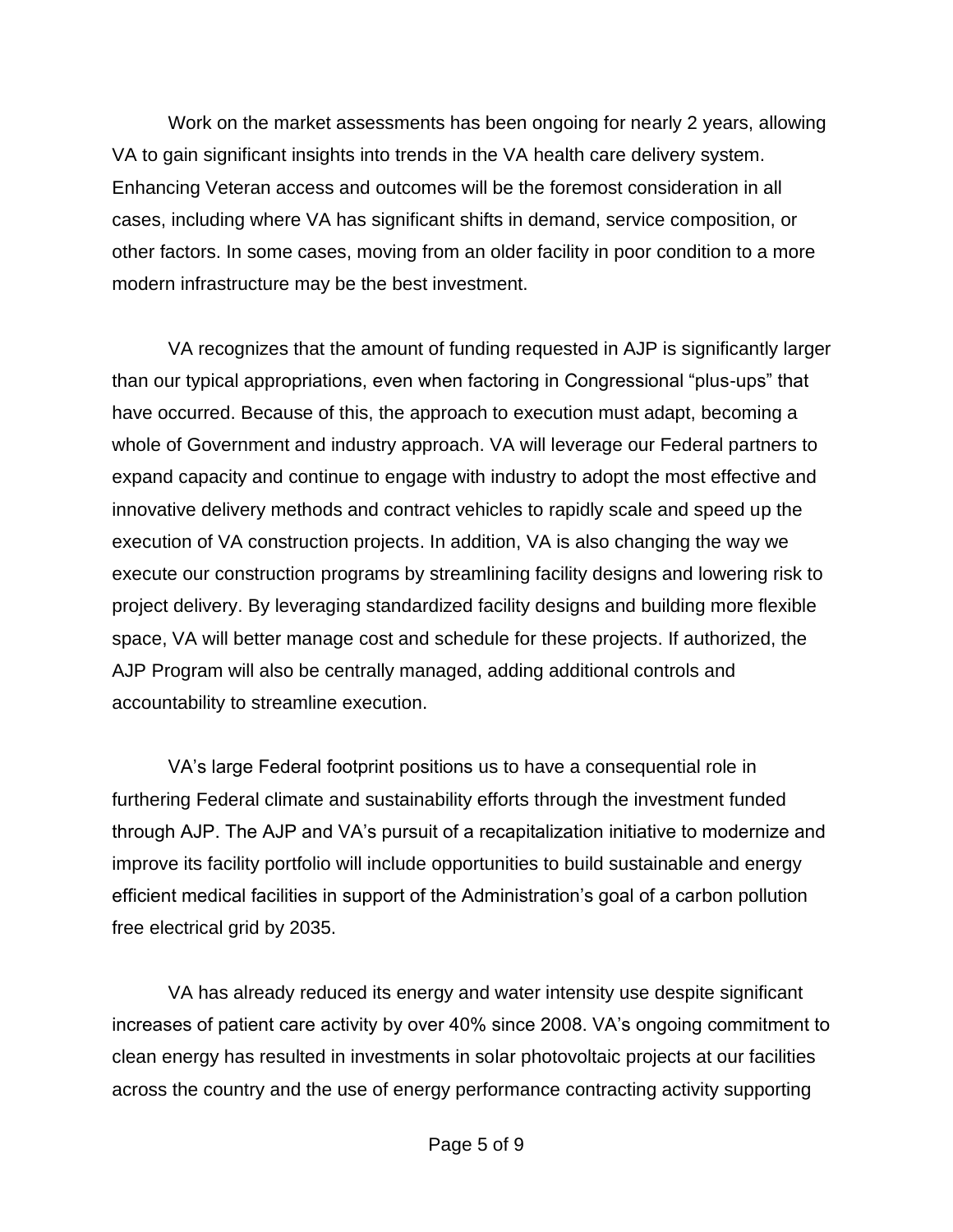over \$1 billion of critical energy and water infrastructure improvements, expecting to generate \$1.6 billion of avoided energy and water costs over the life of those contracts.

VA recently re-established a Climate Change Task Force with the goal of reinvigorating climate change discussions across the Department, in support of Executive Order 14008, *Tackling the Climate Crisis at Home and Abroad*. The efforts of this group efforts will drive the initial Climate Action Plan creation and will serve as a baseline to identify risks and opportunities to improve the resiliency of VA facilities and operations by further incorporating climate priorities into VA's infrastructure planning and health care operations.

AJP offers VA an unparalleled infrastructure investment opportunity and the age and condition of our facilities demand that we do better by Veterans. The investment AJP provides will positively impact the economies of almost every state, community and Congressional district, and the Nation will have a modern health care system prepared to deliver in times of crisis.

# **Investment in Human Capital**

As the largest integrated health care system in the United States, the Veterans Health Administration (VHA) recognizes that investing in its workforce is key to delivering the best possible clinical care to Veterans. With more than 369,000 employees onboard, including over 27,000 physicians and more than 94,000 registered nurses and licensed practical nurses, VHA is continuously recruiting new staff while investing in the development and retention of the current workforce.

In addition to filling critical clinical vacancies due to turnover of staff, VHA has grown its workforce by approximately 4% each year for the past 5 years to meet the health care needs of Veterans, including a 5-year growth rate of 11% for physicians and 20% for registered nurses. VHA's staffing challenges mirror those of the private sector—there is a shortage of health care professionals in the United States, especially in rural areas and for scarce physician specialties (i.e. Psychiatry, Internal/Family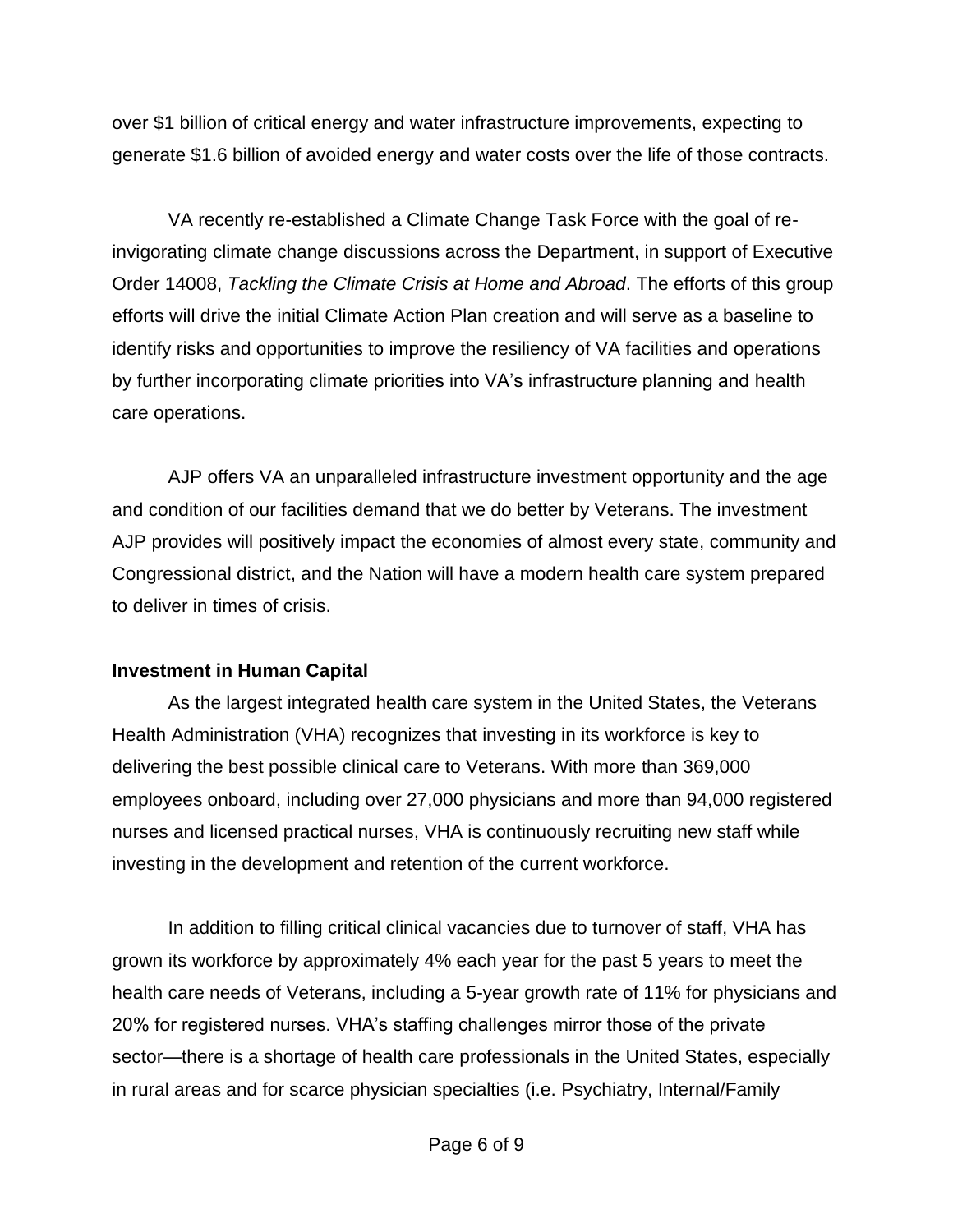Medicine, Gastroenterology, Geriatric/Palliative Care Medicine, Critical Care Nursing: Operating Room, Emergency Room and Intensive Care Unit). To remain competitive in the health care labor market, VHA offers competitive total rewards packages that may include incentives, loan repayment and various paid leave benefits.

VA invests in employees through numerous development opportunities. In addition to the education and scholarship programs, VA also invests in formal internal training such as the Department of Veterans Affairs Acquisition Academy and external training opportunities for project management with approved training centers. Internal development programs include the Virtual Aspiring Supervisors Program; Technical Career Field Program; Health Care Leadership Development Program; and Leadership VA. These are all competitive development programs designed to build the next generation of VA leaders. In FY 2021, VHA launched Explorations in Leadership, a selfpaced virtual leadership course aligned with VA's leadership development framework, which allows any employee to pursue a curated self-paced learning program to build their leadership competencies.

VA uses a variety of financial incentives to attract critical clinical health care providers including recruitment, relocation, and retention (3R) incentives; special salary rates; appraised value offer; the Education Debt Reduction Program (EDRP), the Student Loan Repayment Program , and the Employee Incentive Scholarship Program. For example, VHA uses EDRP to recruit and retain health care providers in specific, difficult to fill clinical positions for up to 5 years by providing student loan payment reimbursements of up to \$40,000 annually, for a total reimbursement of up to \$200,000 for qualifying student loans. In FY 2020, \$70 million in EDRP loan reimbursements helped secure nearly 2,000 additional employees for VHA serving in patient care positions, bringing the active participant total to over 5,500.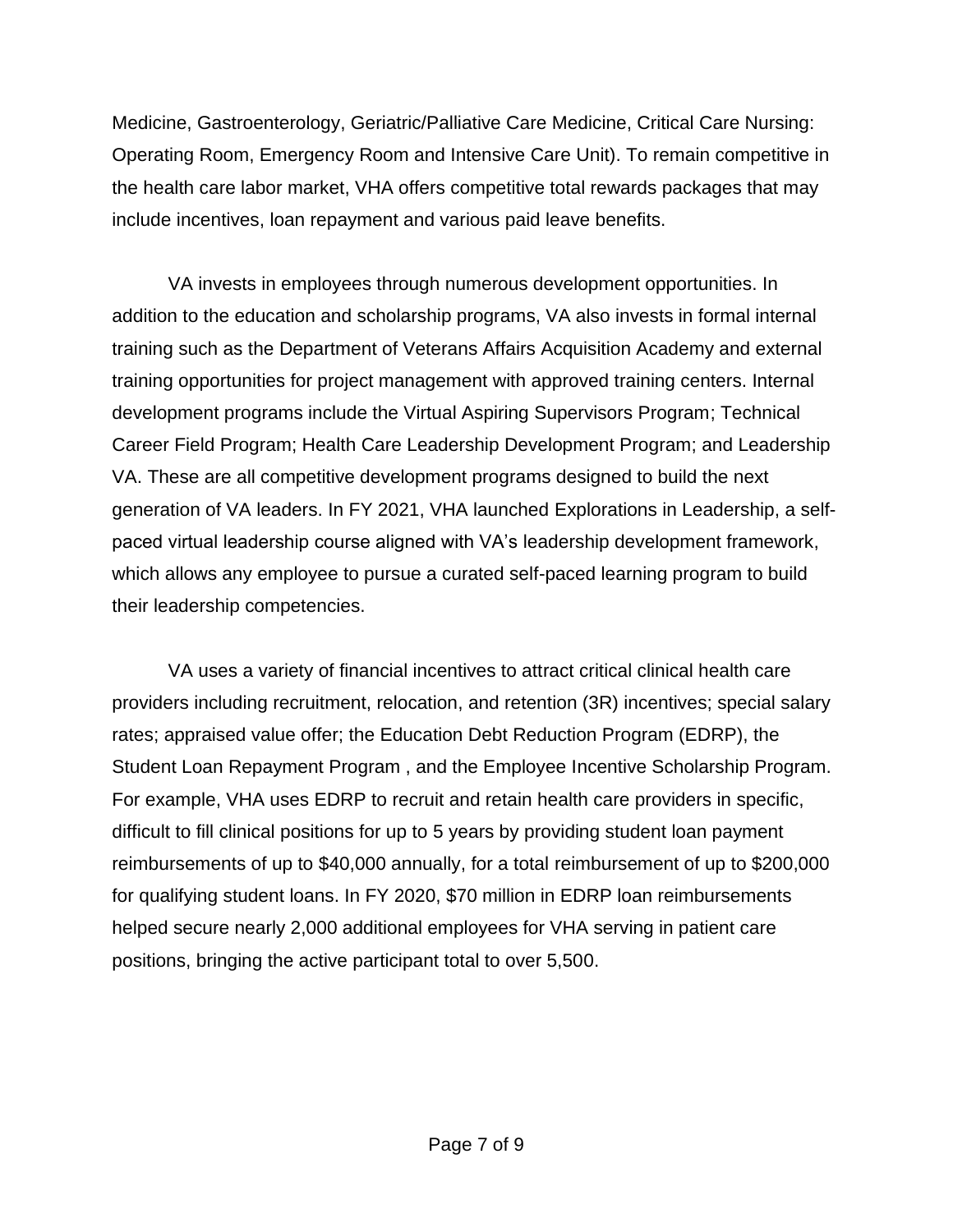#### **Information Technology Workforce Investment**

VA's Office of Information and Technology (OIT) workforce needs mainly center around highly qualified cybersecurity professionals which are difficult to recruit and retain. There continues to be a nationwide shortage of highly qualified cybersecurity experts which is supported by the U.S. Bureau of Labor Statistics projected growth of 32% from 2018 to 2028. To address this challenge, OIT uses various workplace flexibilities such as alternative work schedules; telework; creditable leave; and recruitment and retention incentives.

Additional non-financial incentives include the following: Technical Career Field and Pathways Programs; access to new technologies; work on national defense problems; leadership mentoring on key projects; and collaboration with the very best in academia and industry to attract and retain information technology (IT) talent. Talent Acquisition Consultants are actively identifying and proactively recruiting candidates outside of the traditional Federal recruiting channels which allows for the identification of potential applicants who possess specific skill sets to meet the needs of OIT.

VA's mission is amplified by our commitment to inclusion, diversity, equity and access – traits and characteristics that make people unique as well as behaviors and social norms that ensure people feel valued, welcome and comfortable. Our core I-CARE values – Integrity, Commitment, Advocacy, Respect and Excellence – define our culture and reinforce our devotion to those we serve. Our core values provide a baseline for the standards of behavior expected of all VA employees. To enable VA to sustain respect and collaboration amongst our multicultural workforce, Veteran community and Nation, VA will collaborate across the Federal Government, the Administration and with members of Congress to accomplish the following: (1) conquer our natural biases by advancing cultural competence and humility; (2) embrace the business case for diversity, inclusion and civil treatment of others; (3) foster employee engagement; and (4) inspire conscious inclusion, diversity, equity and access in everything we do. Through these strategies, we can be an organization committed to equity, humanity and justice for our employees and those we serve.